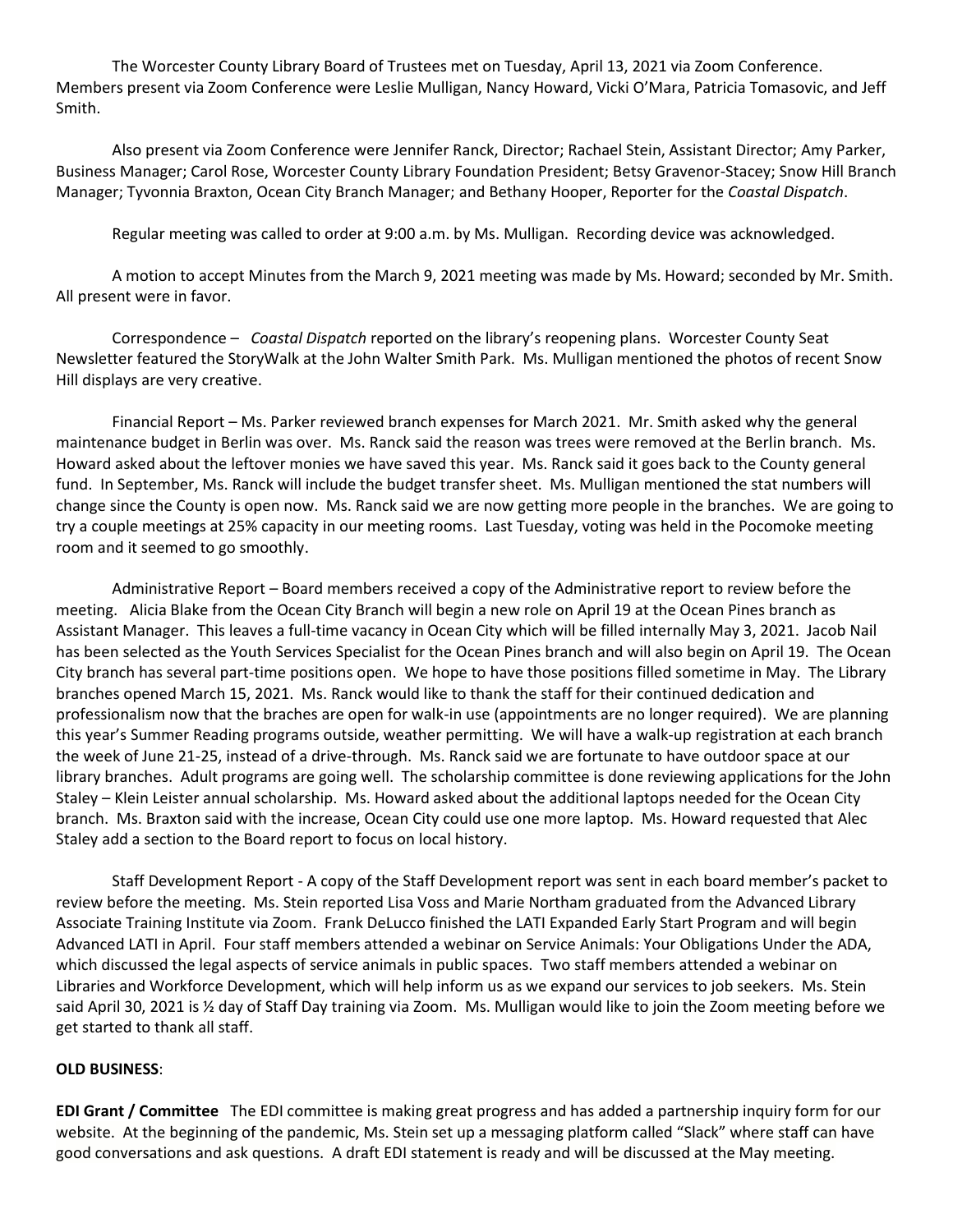Worcester County Library Board of Trustees Minutes, April 13, 2021 Page 2

**Ingram** Staff have begun placing orders with this new materials vendor and the process is going well – thank you to Ms. Stein and Mr. Barnes for setting this up.

Ms. Ranck added that two board members have resigned. A press release has gone out to recruit replacements; one from the Newark area and one from the Pocomoke area. Ms. Mulligan mentioned she might have two people interested. Once the board has selected the two candidates, nominations will go to the County Commissioners for their approval.

## **NEW BUSINESS:**

**Library Reopening** Currently, the Maryland State Health Department is continuing to recommend a 48-hour quarantine for all returned material. We expect this recommendation will be reevaluated in June.

**Summer Reading** Kathy Breithut along with the Youth Service Specialists at each branch are planning Summer Reading events. We are hoping to hold them outdoors either on library property or at a nearby offsite location. All participants will need to pre-register. Planning for Ocean City is tough. The parking lot does not seem like a safe option and the porch is small and would greatly limit the number of attendees. For the three hired performers we are planning this summer, the branch would like to have those programs indoors on the main floor of the branch where there is more room to spread out. Programs would start at 10 am and the branch would delay opening to all other visitors until 12 noon. Dates for this request are Wednesday, June 30, July 14 and July 28. Ms. Howard made a motion to approve the request to delay opening to all other visitors until 12 noon; Mr. Smith seconded. All present were in favor. Ms. Ranck will share the contingency plans next month.

**Facility Updates** Due to a strong wind event last September, the Ocean City branch will need to have the shingle roof replaced. Work is expected to take about two weeks and the target date for completion is June 9. Security camera upgrades have been scheduled for the Ocean City and Pocomoke branches in April. County Maintenance has notified the library of HVAC repairs needed in Snow Hill (Worcester Room) and Pocomoke (unit/condenser replacement). County Maintenance will help with installation to help save money. The library appreciates the time and support we receive from the Maintenance Department. In addition to their regular responsibilities, they built protective barriers for all our service desks. Amy Parker has scheduled annual carpet cleanings for all locations in April and early May.

**Annual Plan** Annual Plan along with updates about various projects are included in the packet. A discussion about partnerships with local museums followed. The library has recently collaborated with the Taylor House Museum (Berlin), Discovery Center (Pocomoke City), Ocean City Life-Saving Station Museum.

**Bylaws** A copy of the Board of Trustee bylaws are also included in the packet. The bylaws are meant to be reviewed every two years and we are behind schedule. If the board would like they can accept the bylaws at the April meeting or make suggestions for approval in May.

**Note –** Ms. Rose and Ms. Ranck left the meeting at 9:44 a.m.

**Board Training** The library board watched a training video on Library Advocacy. Accompanying documentation for the video is included in the board packet. The Board discussed afterwards. Ms. Howard made a suggestion to go once a year to talk to the town councils, perhaps giving them a tour of the Library.